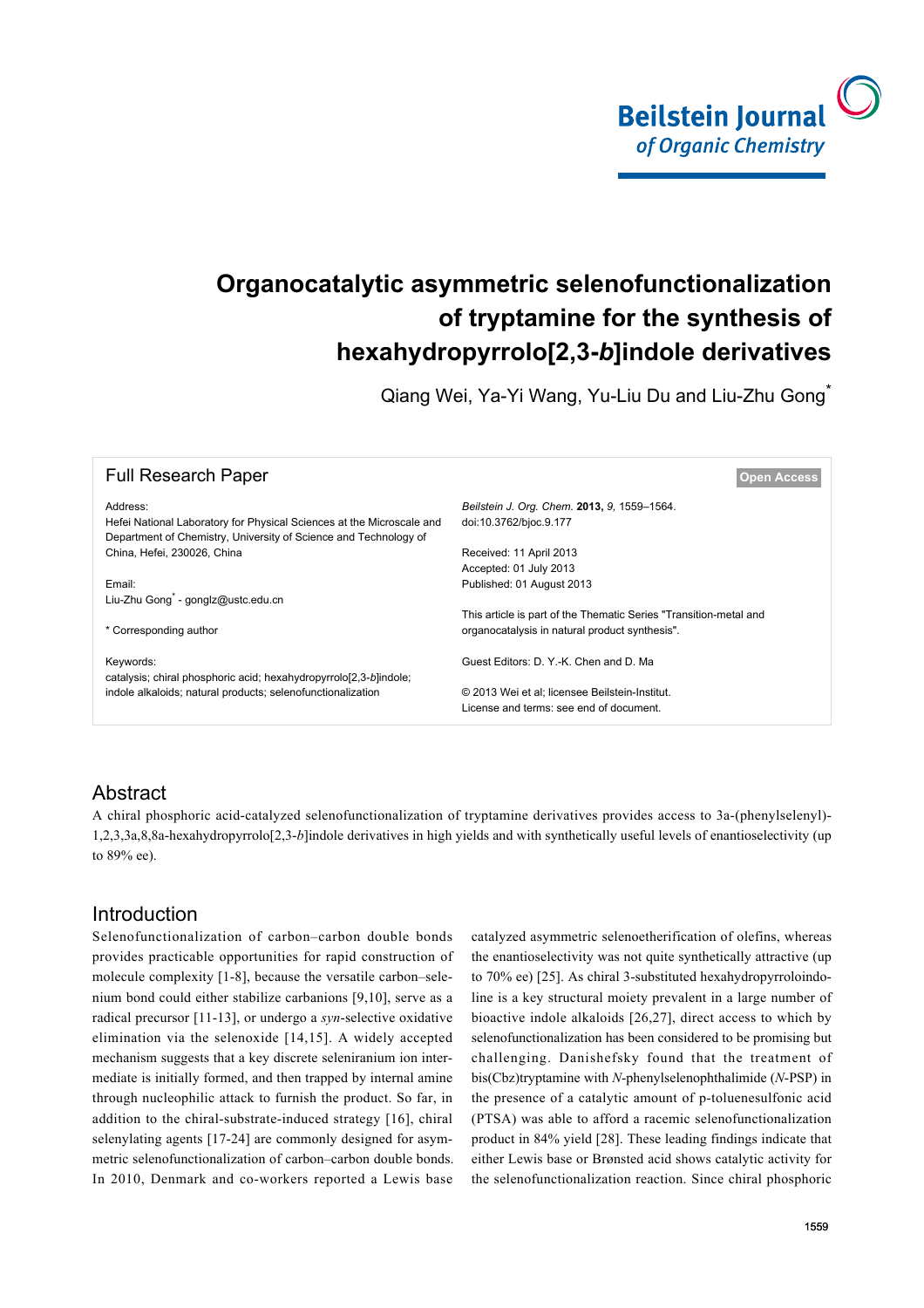acids have been shown to be Brønsted acid/Lewis base bifunctional organocatalysts [\[29-33\]](#page-4-9), we ask whether the chiral BINOL-based phosphoric acids are able to catalyze the selenofunctionalization of tryptamine derivatives.

#### Results and Discussion

Initially, we investigated a reaction of bis(Cbz)tryptamine reagent **1a** with *N*-phenylselenophthalimide (*N*-PSP) (**2a**) by using phosphoric acids **3** [\(Table 1,](#page-1-0) [Figure 1](#page-1-1)) as catalysts for the validation of our hypothesis. Encouragingly, the reaction proceeded smoothly in the presence of 10 mol % of the phosphoric acids evaluated under the assistance of 5 Å molecular sieves. Apparently, the stereoselectivity depended on the N-protecting group of tryptamine **1**. When nitrogen atoms of the tryptamine were both protected with Cbz, a very poor enantioselectivity was observed regardless of the catalysts used ([Table 1](#page-1-0), entries 1–3). Notably, only the substrate bearing an electron-withdrawing N-protecting group at the indole nitrogen  $(R<sup>2</sup>)$  underwent a smooth reaction to afford the desired product. When the  $R^2$  was replaced with a methyl group, the *N*-PSP directly underwent a coupling reaction with tryptamine derivatives **1** at the 2-position in 76% yield [\[34\]](#page-4-10), indicating that the electronically rich substitution inhibited the desired selenofunctionalization reaction. Other selenofunctionalization reagents, such as **2b** and **2c** could also participate in the reaction under similar conditions, but both showed lower reactivity than **2a**. Interestingly, the selenofunctionalization reagent **2d**, which was the best substrate in the reaction developed by Denmark [\[25\]](#page-4-6), however, was completely unreactive in our case. After the optimal  $R<sup>2</sup>$  protecting group and the phenylseleno reagent were determined, we focused on the evaluation of the N-protecting group of the tryptamine  $(R<sup>1</sup>)$  to improve the enantioselectivity. The Fmoc group was found to be better than any other substituents that were screened [\(Table 1](#page-1-0), entries 10 and 11 versus 12). The optimization of reaction parameters including solvents and temperature found dichloroethane (DCE) to be the best solvent in terms of enantioselectivity, and the best results could be accessed by conducting at 0 °C [\(Table 1,](#page-1-0) entries 13 and 14).

After optimizing the reaction conditions, a variety of tryptamine analogues were synthesized for this chiral phosphoric acid-catalyzed asymmetric selenofunctionalization. As shown in [Figure 2](#page-2-0), no matter what the chemical and electronic feature of the substituents on the benzene moiety of either substrates or *N*-PSP, various tryptamine analogues could be smoothly transformed into the corresponding products in satisfactory yields (65–85%) and with good enantioselectivities (71–89%; [Figure 2](#page-2-0), **4b**–**4i**). In addition, the products were solid and easy to recrystallize to enhance the optical purity. After a single recrystallization from methanol, the optical purity of some

<span id="page-1-0"></span>

aThe reaction was performed in 0.1 mmol scale in DCM (1 mL) with 5 Å MS (100 mg). <sup>b</sup>Isolated yield. <sup>c</sup>The ee was determined by HPLC. <sup>d</sup>In DCE. <sup>e</sup>The temperature was 0 °C.

<span id="page-1-1"></span>

**Figure 1:** Catalysts and seleno reagents evaluated in this study.

products, such as **4e**, was enhanced to >99% ee. Importantly, the configuration could be assigned by X-ray crystallography. The crystal structure of **4a** (>99%) indicated that the configuration of the stereogenic centers was assigned to be (3a*R*,8a*S*) ([Figure 3](#page-2-1)) [\[35\].](#page-4-11)

On the basis of experimental observations, we proposed a reaction mechanism ([Scheme 1](#page-3-0)). The phosphoric acid acts as a bifunctional catalyst and simultaneously activates both the tryptamine derivative and *N*-PSP by hydrogen-bonding inter-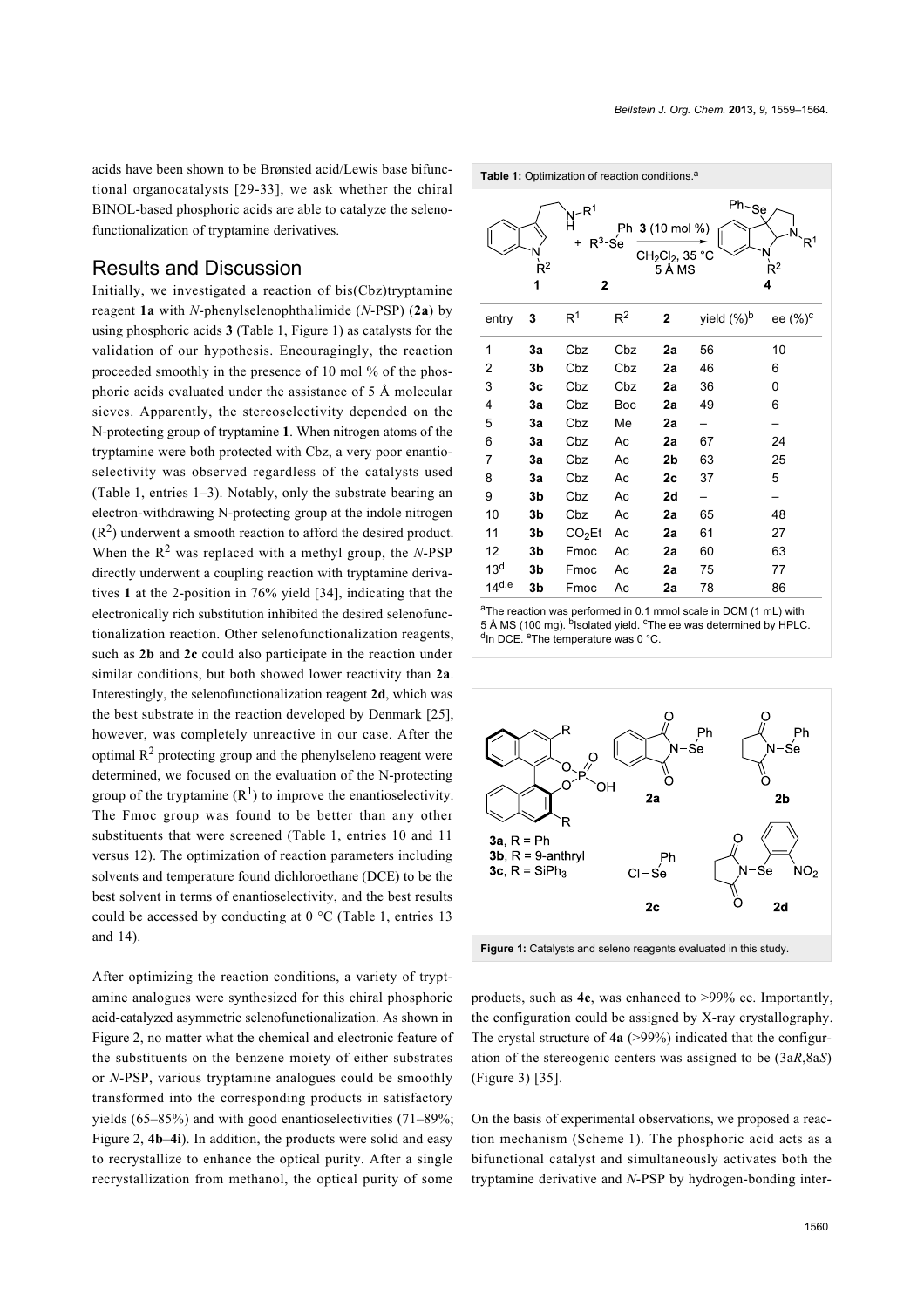<span id="page-2-0"></span>

<span id="page-2-1"></span>0 °C and the ratio of 2/1 is 3:1. The reaction was performed for 1–3 days. The given yields are isolated yields, and the ee's were determined by HPLC.

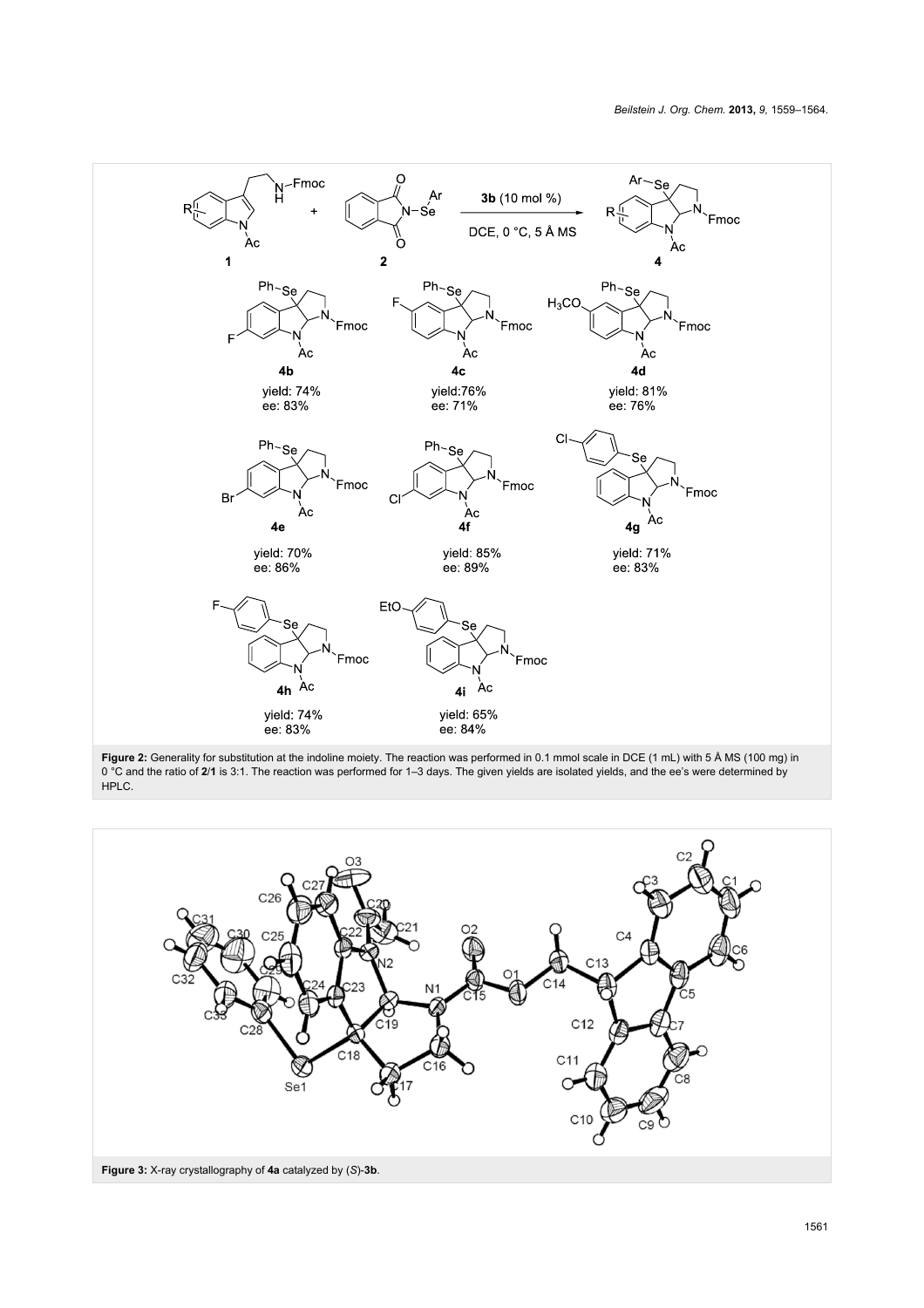<span id="page-3-0"></span>

action. Then, the asymmetric selenofunctionalization occurred at the 3-substituted tryptamine and subsequently the proton of the phosphoric acid protonates the phthalimide anion to release phthalimide. Finally, the amide on the side chain of the tryptamine derivatives attacks the resultant iminium cation leading to the formation of the product in an enantioselective manner.

Finally, we demonstrate the synthetic application of this reaction in the construction of the 3a-(phenylselenyl)bispyrrolidino<sup>[2,3-*b*]indoline core structure ([Scheme 2](#page-3-1)). Under the opti-</sup> mized reaction conditions, the enantioselective substitution reaction gave **4a** in 78% yield and 86% ee. However, when the reaction was scaled up to 20 mmol, both the yield and the stereoselectivity were significantly sacrificed. To our delight,

<span id="page-3-1"></span>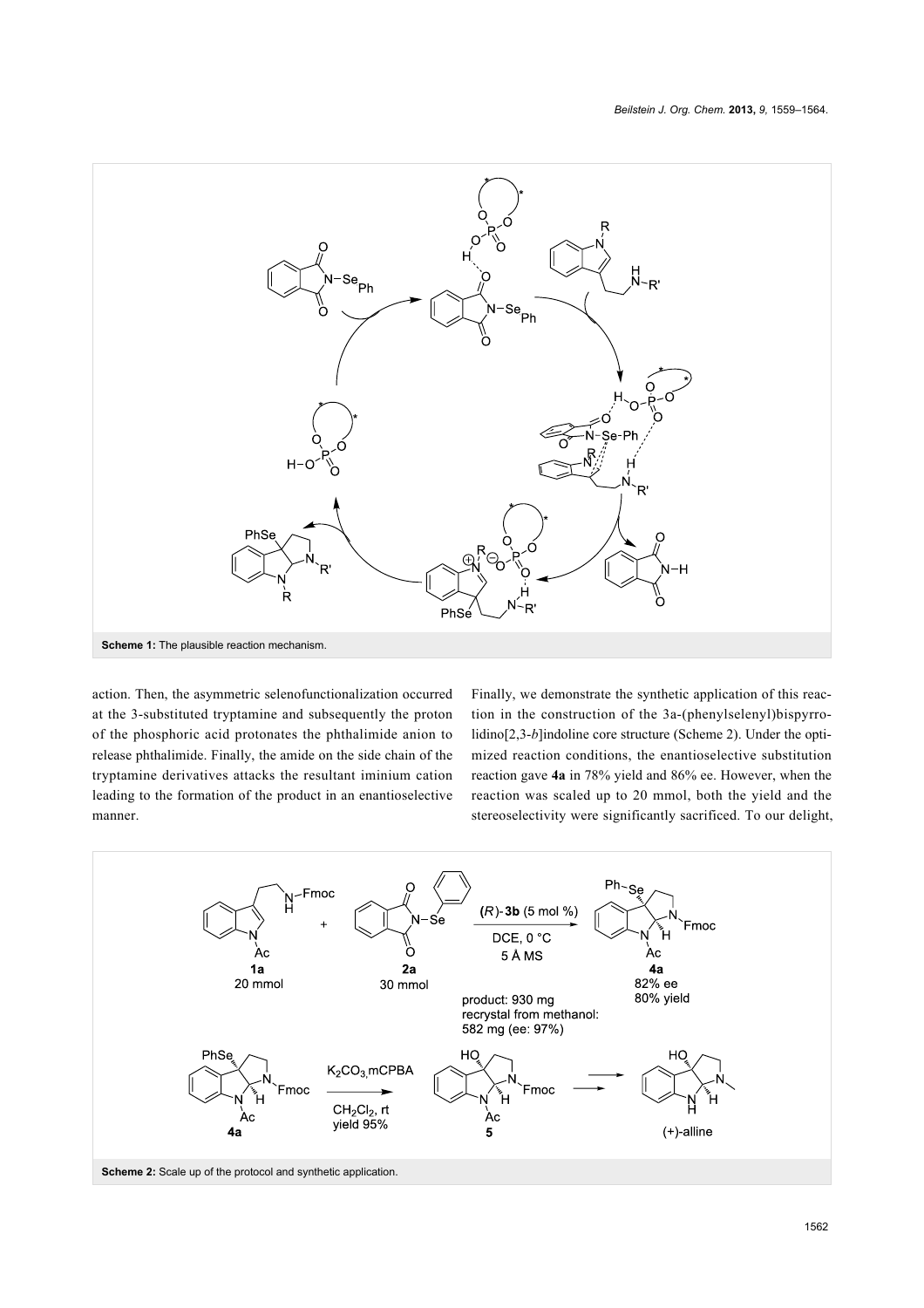the reaction running on a similar scale could give **4a** in 80% yield and 82% ee by tuning the stoichiometry of the phenylseleno reagent (**2a**) to 1.5 equiv by using 5 mol % of catalyst (*R*)-**3b**. After a single recrystallization from methanol, the product **4a** was obtained in 50% yield and with 97% ee. The oxidative deselenation of **4a** with MCPBA afforded the corresponding alcohol **5** in 95% yield. The stereochemistry of the alcohol was found to be identical to that of the parent selenide, as demonstrated previously [\[36\]](#page-4-12).

#### **Conclusion**

In summary, we have developed a reaction for the enantioselective selenofunctionalization of tryptamine derivatives with *N*-phenylselenophthalimide (*N*-PSP) catalyzed by chiral phosphoric acids (up to 89% ee). In this context, we used this protocol to prepare the key chiral precursor of the (+)-alline.

### Supporting Information

#### Supporting Information File 1

Experimental procedures and characterization data for new compounds. In addition, confirmatory crystallographic data are included.

[\[http://www.beilstein-journals.org/bjoc/content/](http://www.beilstein-journals.org/bjoc/content/supplementary/1860-5397-9-177-S1.pdf) [supplementary/1860-5397-9-177-S1.pdf\]](http://www.beilstein-journals.org/bjoc/content/supplementary/1860-5397-9-177-S1.pdf)

### Acknowledgements

We are grateful for financial support from NSFC (21232007), MOST (973 project 2010CB833300), Ministry of Education, and CAS.

### References

- <span id="page-4-0"></span>1. Nicolaou, K. C.; Petasis, N. A. *Selenium in Natural Product Synthesis;* CIS: Philadelphia, PA, U.S.A., 1984.
- 2. Paulmier, C. *Selenium Reagents and Intermediates in Organic Synthesis;* Pergamon Press: Oxford, 1986.
- 3. Liotta, D., Ed. *Organoselenium Chemistry;* Wiley & Sons: New York, NY, USA, 1987; pp 1–163.
- 4. Back, T. G. Preparative uses of organoselenium and organotellurium compounds. In *The Chemistry of Organic Selenium and Tellurium Compounds;* Patai, S., Ed.; Wiley & Sons: New York, NY, USA, 1987; Vol. 2, pp 91–215.
- 5. Back, T. G., Ed. *Organoselenium Chemistry A Practical Approach;* Oxford University Press: Oxford, 1999.
- 6. Tiecco, M. Electrophilic Selenium, Selenocyclizations. In *Organoselenium Chemistry;* Wirth, T., Ed.; Topics in Current Chemistry, Vol. 208; Springer Verlag: Heidelberg, 2000; pp 7–54. [doi:10.1007/3-540-48171-0\\_2](http://dx.doi.org/10.1007%2F3-540-48171-0_2)
- 7. Petragnani, N.; Stefani, H. A.; Valduga, C. J. *Tetrahedron* **2001,** *57,* 1411–1448. [doi:10.1016/S0040-4020\(00\)01033-4](http://dx.doi.org/10.1016%2FS0040-4020%2800%2901033-4)
- 8. Ranganathan, S.; Muraleedharan, K. M.; Vaish, N. K.; Jayaraman, N. *Tetrahedron* **2004,** *60,* 5273–5308. [doi:10.1016/j.tet.2004.04.014](http://dx.doi.org/10.1016%2Fj.tet.2004.04.014)
- <span id="page-4-1"></span>9. Petragnani, N.; Ferraz, H. M. C. *Synthesis* **1978,** 476–478. [doi:10.1055/s-1978-24790](http://dx.doi.org/10.1055%2Fs-1978-24790)
- 10. Reich, H. J. *Acc. Chem. Res.* **1979,** *12,* 22–30. [doi:10.1021/ar50133a004](http://dx.doi.org/10.1021%2Far50133a004)
- <span id="page-4-2"></span>11. Clive, D. L. J.; Chittattu, G. J.; Farina, V.; Kiel, W. A.; Menchen, S. M.; Russell, C. G.; Singh, A.; Wong, C. K.; Curtis, N. J. *J. Am. Chem. Soc.* **1980,** *102,* 4438–4447. [doi:10.1021/ja00533a024](http://dx.doi.org/10.1021%2Fja00533a024)
- 12.Kraus, G. A.; Taschner, M. J. *J. Org. Chem.* **1980,** *45,* 1175–1176. [doi:10.1021/jo01294a058](http://dx.doi.org/10.1021%2Fjo01294a058)
- 13.Bachi, M. D.; Hoornaert, C. *Tetrahedron Lett.* **1981,** *22,* 2693–2694. [doi:10.1016/S0040-4039\(01\)92972-7](http://dx.doi.org/10.1016%2FS0040-4039%2801%2992972-7)
- <span id="page-4-3"></span>14. Jones, D. N.; Mundy, D.; Whitehouse, R. D. *J. Chem. Soc. D* **1970,** 86–87. [doi:10.1039/C29700000086](http://dx.doi.org/10.1039%2FC29700000086)
- 15. Reich, H. J.; Wollowitz, S.; Trend, J. E.; Chow, F.; Wendelborn, D. F. *J. Org. Chem.* **1978,** *43,* 1697–1705. [doi:10.1021/jo00403a016](http://dx.doi.org/10.1021%2Fjo00403a016)
- <span id="page-4-4"></span>16. Rodriguez-Escrich, C.; Olivella, A.; Urpí, F.; Vilarrasa, J. *Org. Lett.* **2007,** *9,* 989–992. [doi:10.1021/ol063035y](http://dx.doi.org/10.1021%2Fol063035y)
- <span id="page-4-5"></span>17. Deziel, R.; Goulet, S.; Grenier, L.; Bordeleau, J.; Bernier, J. *J. Org. Chem.* **1993,** *58,* 3619–3621. [doi:10.1021/jo00066a010](http://dx.doi.org/10.1021%2Fjo00066a010)
- 18. Deziel, R.; Malenfant, E. *J. Org. Chem.* **1995,** *60,* 4660–4662. [doi:10.1021/jo00119a055](http://dx.doi.org/10.1021%2Fjo00119a055)
- 19. Déziel, R.; Malenfant, E.; Thibault, C.; Fréchette, S.; Gravel, M. *Tetrahedron Lett.* **1997,** *38,* 4753–4756. [doi:10.1016/S0040-4039\(97\)01030-7](http://dx.doi.org/10.1016%2FS0040-4039%2897%2901030-7)
- 20.Fragale, G.; Wirth, T.; Neuberger, M. *Chem. Commun.* **1998,** 1867–1868. [doi:10.1039/a804264k](http://dx.doi.org/10.1039%2Fa804264k)
- 21.Wirth, T. *Tetrahedron* **1999,** *55,* 1–28. [doi:10.1016/S0040-4020\(98\)00946-6](http://dx.doi.org/10.1016%2FS0040-4020%2898%2900946-6)
- 22.Wirth, T. *Angew. Chem., Int. Ed.* **2000,** *39,* 3740–3749. [doi:10.1002/1521-3773\(20001103\)39:21<3740::AID-ANIE3740>3.0.CO](http://dx.doi.org/10.1002%2F1521-3773%2820001103%2939%3A21%3C3740%3A%3AAID-ANIE3740%3E3.0.CO%3B2-N) [;2-N](http://dx.doi.org/10.1002%2F1521-3773%2820001103%2939%3A21%3C3740%3A%3AAID-ANIE3740%3E3.0.CO%3B2-N)
- 23.Tiecco, M.; Testaferri, L.; Marini, F.; Bagnoli, L.; Santi, C.; Temperini, A.; Sternativo, S.; Tomassini, C. *Phosphorus, Sulfur Silicon Relat. Elem.* **2005,** *180,* 729–740. [doi:10.1080/10426500590907462](http://dx.doi.org/10.1080%2F10426500590907462)
- 24.Browne, D. M.; Wirth, T. *Curr. Org. Chem.* **2006,** *10,* 1893–1903. [doi:10.2174/138527206778521213](http://dx.doi.org/10.2174%2F138527206778521213)
- <span id="page-4-6"></span>25. Denmark, S. E.; Kalyani, D.; Collins, W. R. *J. Am. Chem. Soc.* **2010,** *132,* 15752–15765. [doi:10.1021/ja106837b](http://dx.doi.org/10.1021%2Fja106837b)
- <span id="page-4-7"></span>26. Hino, T.; Nakagawa, M. *Alkaloids* **1998,** *34,* 1–75.
- 27.Anthoni, U.; Christophersen, C.; Nielsen, P. H. Naturally occurring cyclotryptophans and cyclotryptamines. In *Alkaloids: Chemical and Biological Perspectives;* Pelletier, S. W., Ed.; Pergamon Press: New York, NY, USA, 1999; Vol. 13, pp 163–236. [doi:10.1016/S0735-8210\(99\)80025-9](http://dx.doi.org/10.1016%2FS0735-8210%2899%2980025-9)
- <span id="page-4-8"></span>28. Depew, K. M.; Marsden, S. P.; Zatorska, D.; Zatorski, A.; Bornmann, W. G.; Danishefsky, S. J. *J. Am. Chem. Soc.* **1999,** *121,* 11953–11963. [doi:10.1021/ja991558d](http://dx.doi.org/10.1021%2Fja991558d)
- <span id="page-4-9"></span>29.Akiyama, T. *Chem. Rev.* **2007,** *107,* 5744–5748. [doi:10.1021/cr068374j](http://dx.doi.org/10.1021%2Fcr068374j)
- 30.Terada, M. *Chem. Commun.* **2008,** 4097–4112. [doi:10.1039/b807577h](http://dx.doi.org/10.1039%2Fb807577h)
- 31.Terada, M. *Synthesis* **2010,** 1929–1982. [doi:10.1055/s-0029-1218801](http://dx.doi.org/10.1055%2Fs-0029-1218801)
- 32.Yu, J.; Shi, F.; Gong, L.-Z. *Acc. Chem. Res.* **2011,** *44,* 1156–1171. [doi:10.1021/ar2000343](http://dx.doi.org/10.1021%2Far2000343)
- 33. Huang, D.; Wang, H.; Xue, F.; Guan, H.; Li, L.; Peng, X.; Shi, Y. *Org. Lett.* **2011,** *13,* 6350–6353. [doi:10.1021/ol202527g](http://dx.doi.org/10.1021%2Fol202527g)
- <span id="page-4-10"></span>34.Zhao, X.; Yu, Z.-K.; Xu, T.-Y.; Wu, P.; Yu, H.-F. *Org. Lett.* **2007,** *9,* 5263–5266. [doi:10.1021/ol7024795](http://dx.doi.org/10.1021%2Fol7024795)
- <span id="page-4-11"></span>35. CCDC: 844280.
- <span id="page-4-12"></span>36. Hewitt, P. R.; Cleator, E.; Ley, S. V. *Org. Biomol. Chem.* **2004,** *2,* 2415–2417. [doi:10.1039/b410180d](http://dx.doi.org/10.1039%2Fb410180d)